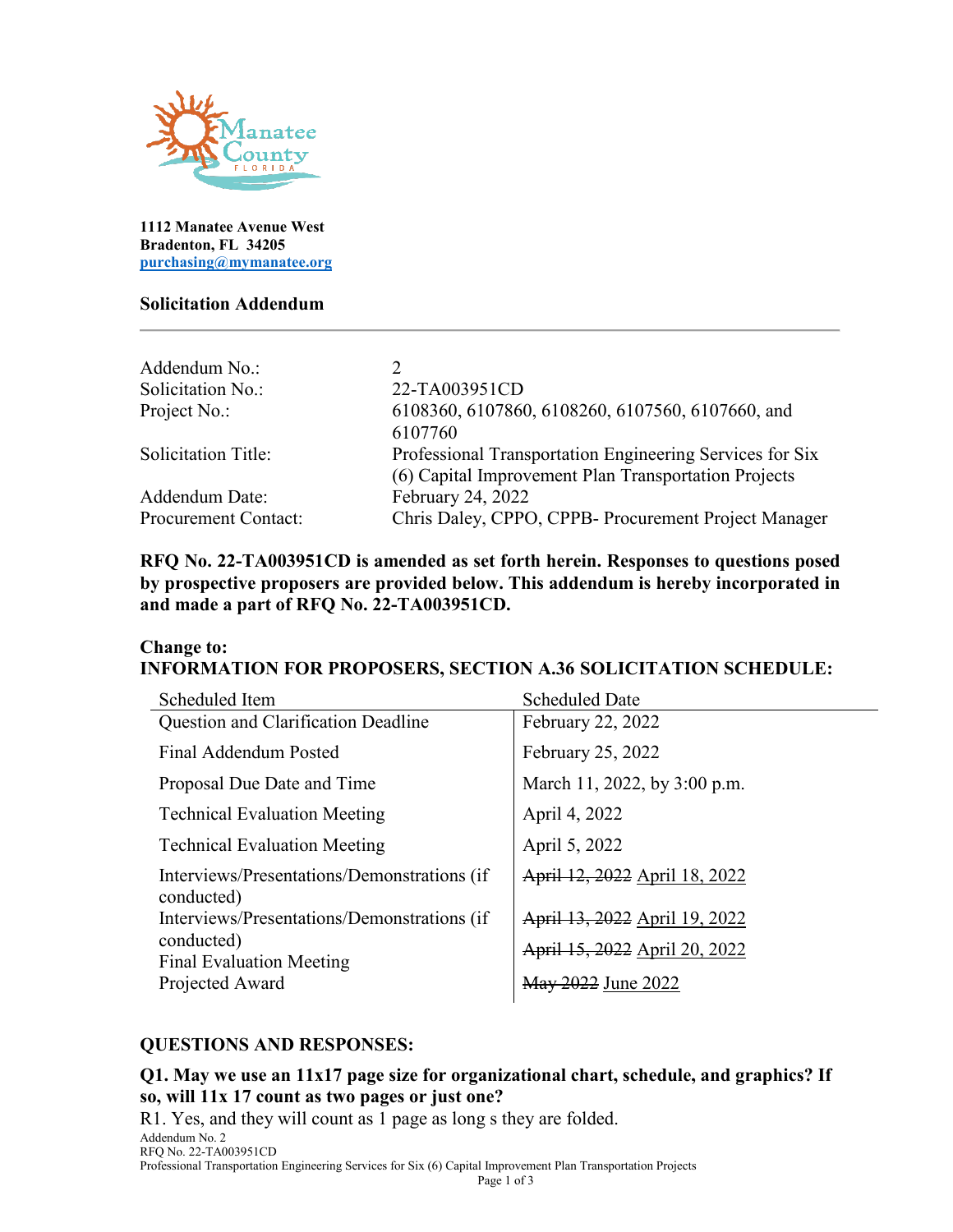#### **Q2. Would you be able to provide us with the AutoCAD/Microstation files of the survey information for the 6 CIP projects?**

R2. The AutoCAD files will be provided to the successful Proposers of each project.

#### **Q3. For the section requesting Proposer and Team's experience, can you clarify if the resumes of key personnel are included within the 20-page limit?**

R3. Yes. Proposers should submit information that is relevant to the project listed in the solicitation, and pages may be double-sided.

Q4. **Would the County please remove on Page 25, Form 4, Second Paragraph; Page 92, Article 28. No Conflict; and Page 98 Exhibit C, Affidavit of No Conflict? If the County will not remove the provision, will it agree to limit the provision only to the employees working on this specific project and for the duration of the project only?** R4. No.

**Q5. Page 82, Item F - Would the City please remove any reference to liquidated damages, as those are more often a contractor-specific issue and not applicable to design professionals who do not control the project schedule?** R5. No.

**Q6. Page 35-37 Bonding Requirements and Page 107 Item III. Bonding Requirements – Can the County please confirm this will not apply to us?** R6. Confirmed.

### **Q7. Page 39, Form 9, Indemnity and Hold Harmless and Page 89 Article 17. Indemnification - Would the County please remove the stricken portions as they are not applicable or enforceable under FL Statute 725.08?**

R7. The County will make no changes to Form 9 and will review Article 17 with the successful Proposers during negotiations.

#### **Q8. Due to the voluminous size of this proposal, may consultants submit in a three-ring binder?**

R8. Yes, a three-ring binder is acceptable for the submission.

## **Q9. Tab 4 of each projects requires project be successfully designed and construction by January 1, 2012. May we use projects that have been substantially completed in the design phase but not yet constructed?**

R9. Yes, this is acceptable.

# **Q10. For X.4 tabs "Similar Completed Projects", Please advise if it is acceptable to include projects that have completed design but not construction.**

R10. See response to Q10 above.

#### **Q11. For X.4 tabs "Similar Completed Projects", Please advise if it is acceptable to use projects from subconsultants.**

R11. Yes, if the subconsultants are part of your key staff for the project being submitted.